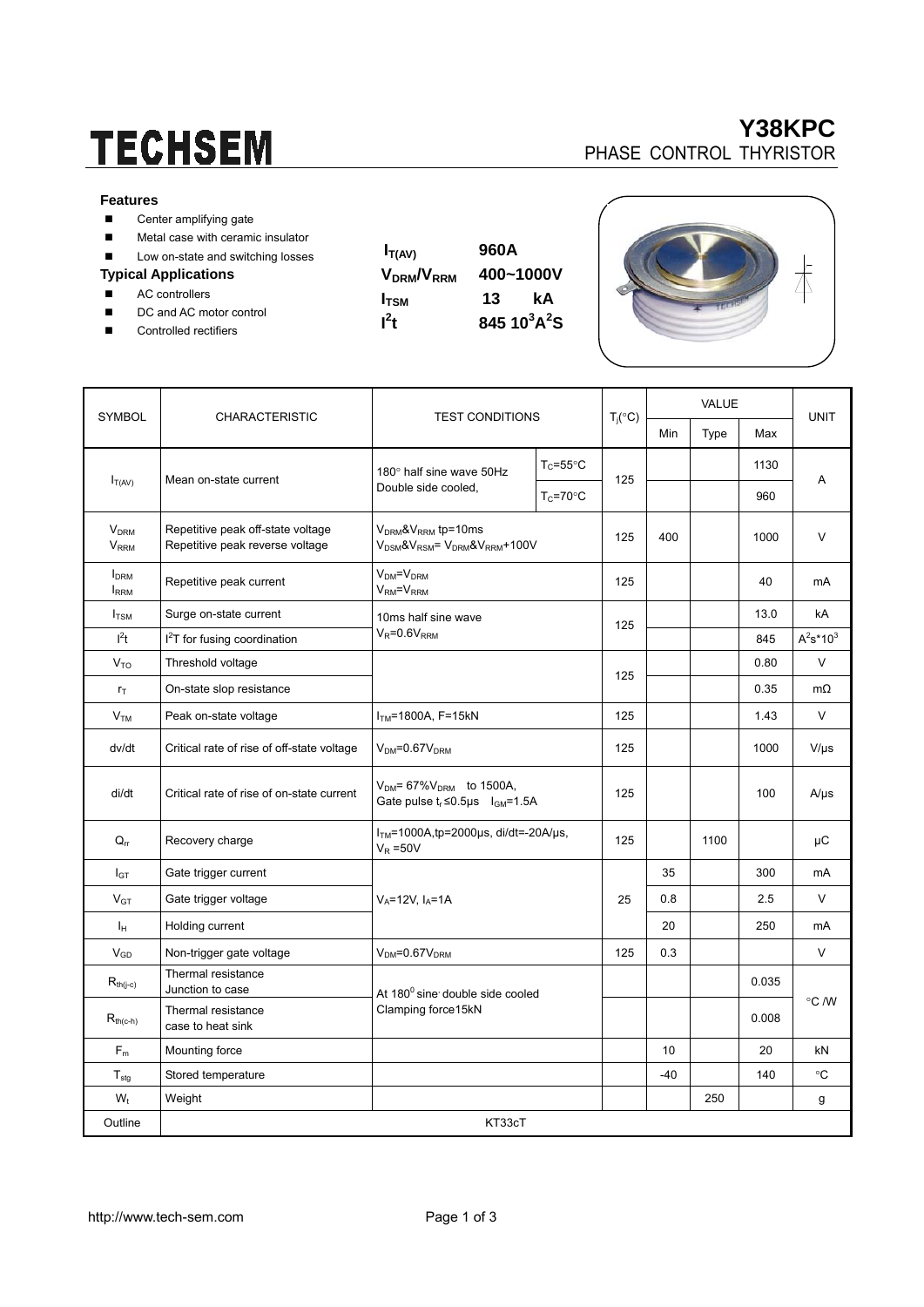## **TECHSEM**

### Y38KPC













Max.case Temperature Vs.Mean On-state Current 140 360 120 C 100 ∣∢ Case temperature,° Conduction Angle 80 60 40 20 30 60 90 120 180 270 DC 0 0 400 800 1200 1600 2000 2400 Mean on-state current,amperes